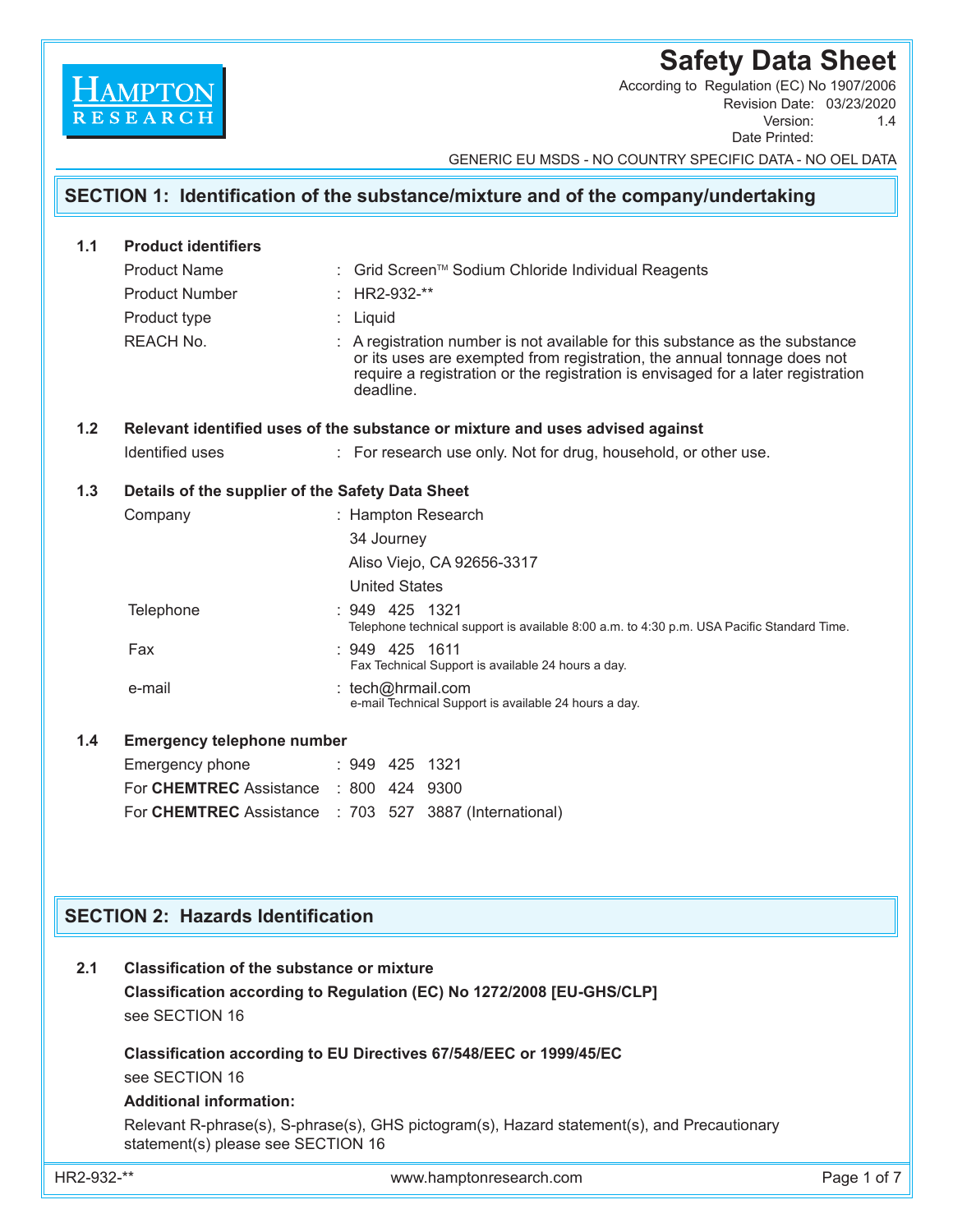## **SECTION 2: Hazards Identification**

## **2.2 Label elements**

| Hazard pictogram           |                                                 | : Not applicable |
|----------------------------|-------------------------------------------------|------------------|
| Signal word                |                                                 | : Not applicable |
| Hazard statement(s)        |                                                 | : Not applicable |
| Precautionary statement(s) |                                                 | : Not applicable |
|                            | Supplemental Hazard Statements : Not applicable |                  |
|                            |                                                 |                  |

**2.3 Other hazards** : none

## **SECTION 3: Composition/information on ingredients**

Refer to Section 16

## **SECTION 4: First Aid Measures**

## **4.1 Description of first aid measures**

### **General Advice**

Consult a physician. Show this safety data sheet to the doctor in attendance.

#### **If inhaled**

If breathed in, move person into fresh air. If not breathing, give artificial respiration. Consult a physician.

## **In case of skin contact**

Wash off with soap and plenty of water. Consult a physician.

### **In case of eye contact**

Rinse thoroughly with plenty of water for at least 15 minutes and consult a physician.

## **If swallowed**

Never give anything by mouth to an unconscious person. Rinse mouth with water. Consult a physician.

### **4.2 Most important symptoms and effects, both acute and delayed**

To the best of our knowledge, the chemical, physical, and toxicological properties have not been thoroughly investigated

## **4.3 Indication of any immediate medical attention and special treatment needed Notes to physician**

 Treat symptomatically. Contact poison treatment specialist immediately if large quantities have been ingested or inhaled.

#### **Specific treatments**

No specific treatment.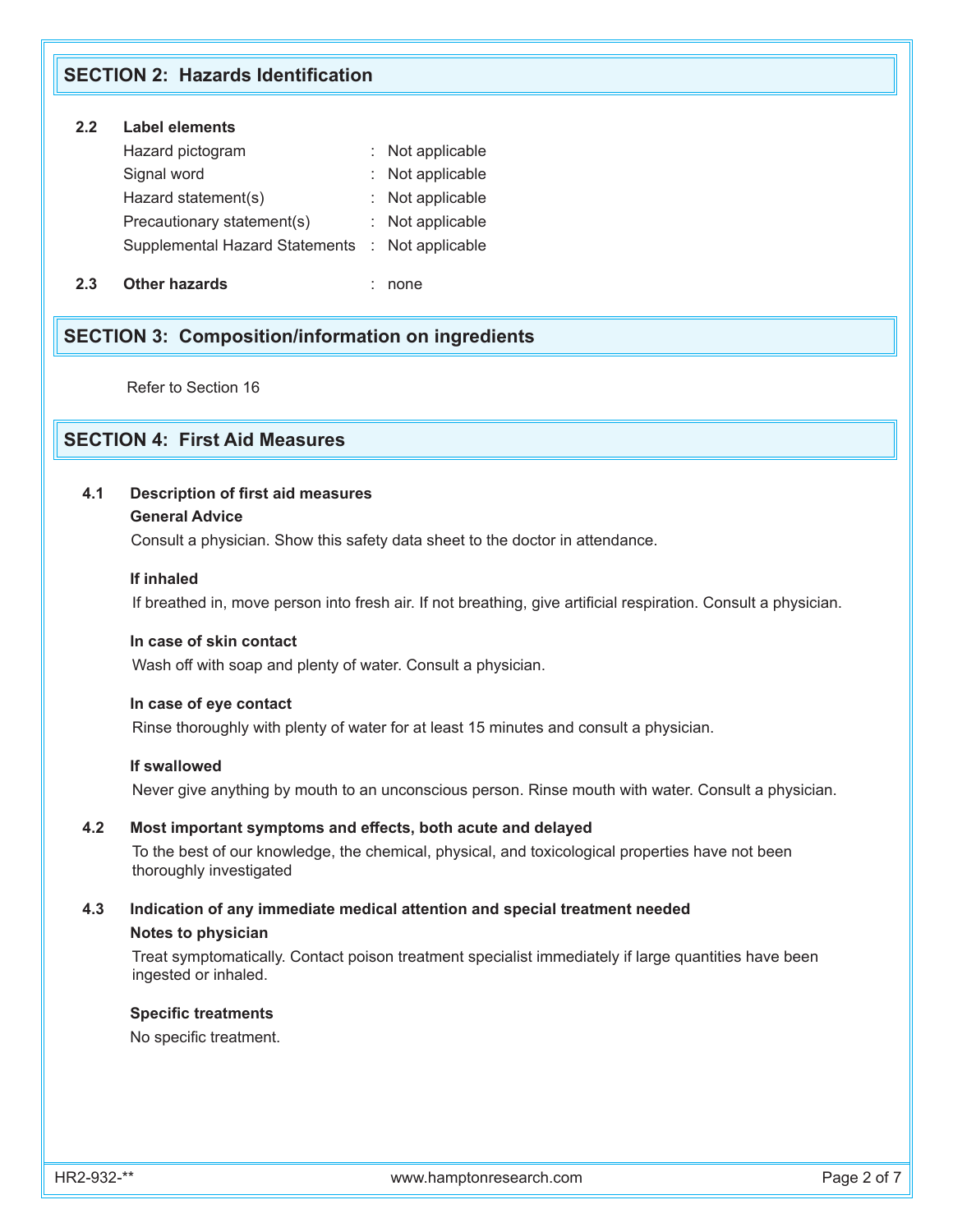## **SECTION 5: Fire Fighting Measures**

### **5.1 Extinguishing media**

### **Suitable extinguishing media**

Use water spray, alcohol-resistant foam, dry chemical or carbon dioxide.

#### **Unsuitable extinguishing media**

None known

**5.2 Special hazards arising from the substance or mixture** No data available

## **5.3 Advice for firefighters**

Wear self contained breathing apparatus for fire fighting if necessary.

**5.4 Further Information**

No data available

## **SECTION 6: Accidental Release Measures**

### **6.1 Personal Precautions**

Use personal protective equipment. Avoid dust formation. Avoid breathing vapors, mist or gas. Ensure adequate ventilation. Avoid breathing dust.

#### **6.2 Environmental precautions**

Do not let product enter drains.

#### **6.3 Methods and materials for containment and cleaning up**

 Pick up and arrange disposal without creating dust. Sweep up and shovel. Keep in suitable, closed containers for disposal.

#### **6.4 Reference to other sections**

For disposal see SECTION 8 and 13.

## **SECTION 7: Handling and Storage**

### **7.1 Personal Precautions**

 Avoid contact with skin and eyes. Avoid formation of dust and aerosols. Provide appropriate exhaust ventilation at places where dust is formed. See Section 8 for additional information on hygiene measures. For precautions see section 16.

#### **7.2 Conditions for safe storage, including any incompatibilities**

 Store in cool place. Keep container tightly closed in a dry and well-ventilated place. Containers which are opened must be carefully resealed and kept upright to prevent leakage.

### **7.3 Specific end uses**

A part from the uses mentioned in section 1.2 no other specific uses are stipulated.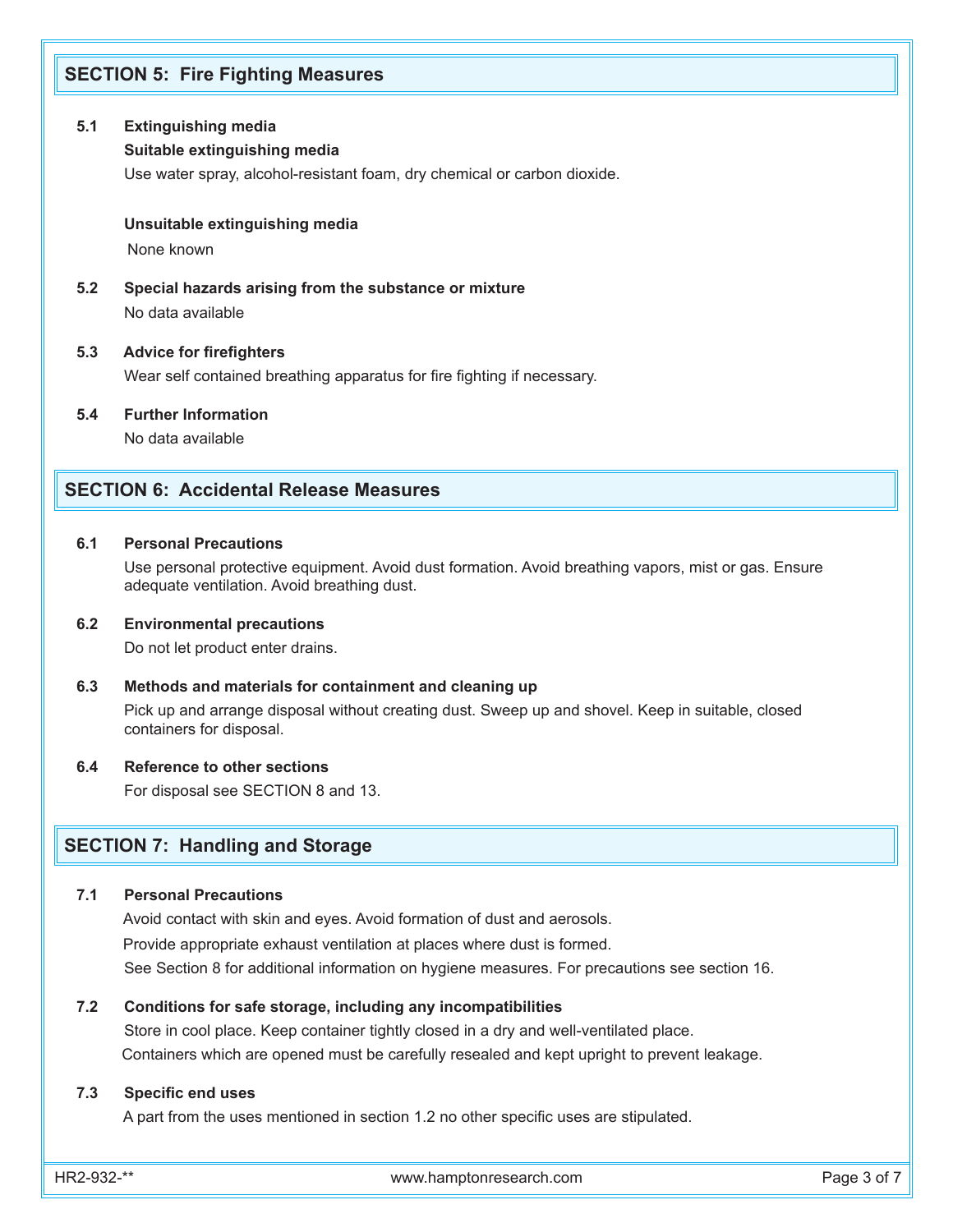## **SECTION 8: Exposure Controls/Personal Protection**

### **8.1 Control parameters**

#### **Components with workplace control parameters**

Consult a physician. Show this safety data sheet to the doctor in attendance.

#### **8.2 Exposure controls**

#### **Appropriate engineering controls**

 Handle in accordance with good industrial hygiene and safety practice. Wash hands before breaks and at the end of workday.

#### **Personal protective equipment**

#### **Eye/face protection**

Safety glasses with side-shields conforming to EN166 Use equipment for eye protection tested and approved under appropriate government standards such as NIOSH (US) or EN 166(EU).

#### **Skin protection**

Handle with gloves. Gloves must be inspected prior to use. Use proper glove removal technique (without touching glove's outer surface) to avoid skin contact with this product. Dispose of contaminated gloves after use in accordance with applicable laws and good laboratory practices. Wash and dry hands.

## **Body Protection**

Impervious clothing, The type of protective equipment must be selected according to the concentration and amount of the dangerous substance at the specific workplace.

#### **Respiratory protection**

For nuisance exposures use type P95 (US) or type P1 (EU EN 143) particle respirator.For higher level protection use type OV/AG/P99 (US) or type ABEK-P2 (EU EN 143) respirator cartridges. Use respirators and components tested and approved under appropriate government standards such as NIOSH (US) or CEN (EU).

#### **Environmental Exposure Controls**

See SECTION 6

## **SECTION 9: Physical and Chemical Properties**

No data available

## **SECTION 10: Stability and Reactivity**

**10.1 Reactivity**

No data available

# **10.2 Chemical stability**

No data available

## **10.3 Possibility of hazardous reactions** No data available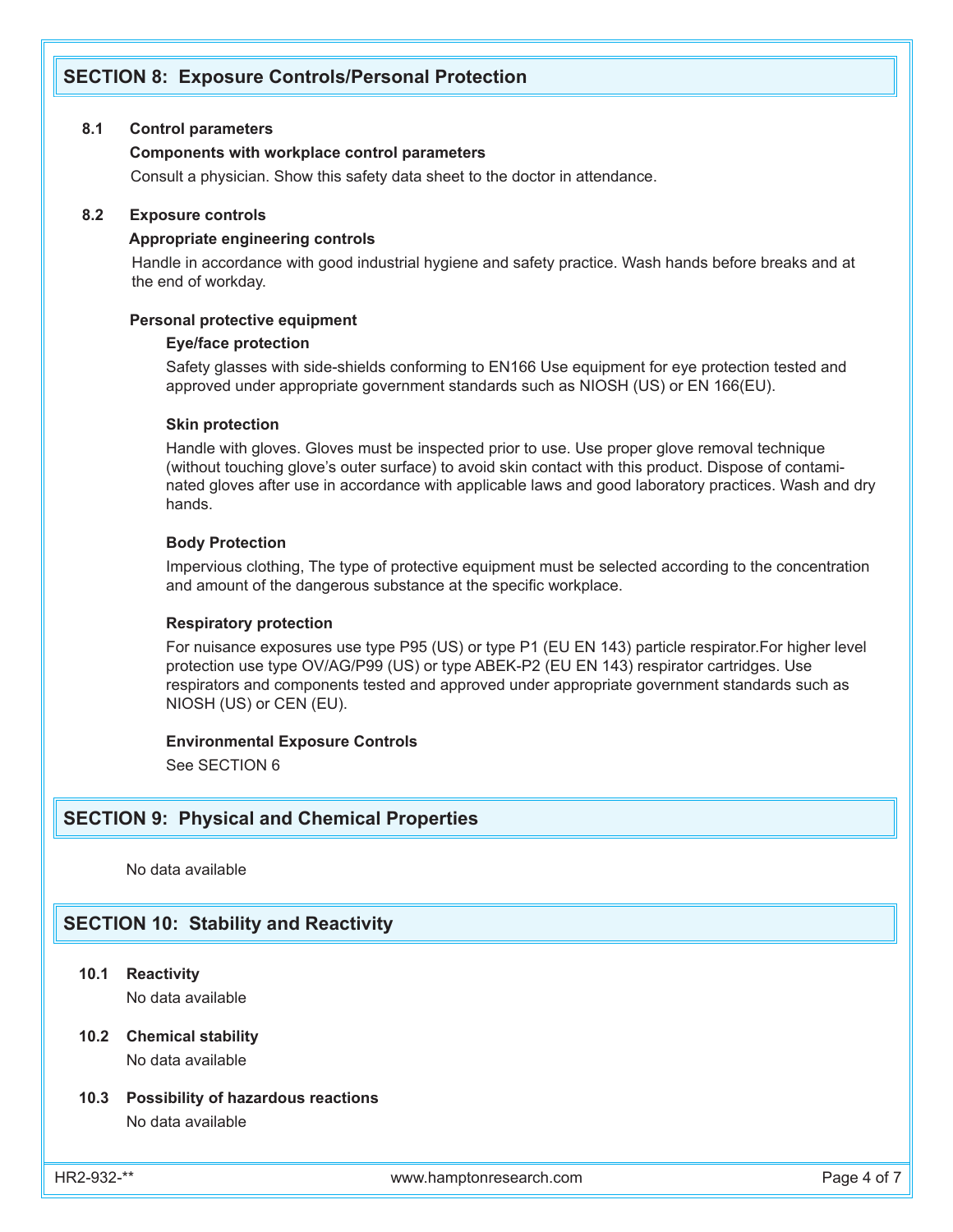## **SECTION 10: Stability and Reactivity**

- **10.4 Conditions to avoid** No data available
- **10.5 Incompatible materials** No data available
- **10.6 Hazardous decomposition products** Other decomposition products - no data available

## **SECTION 11: Toxicological Information**

Refer to Section 16

## **SECTION 12: Ecological Information**

Refer to Section 16

## **SECTION 13: Disposal Considerations**

## **13.1 Waste treatment methods**

## **Product**

 Offer surplus and non-recyclable solutions to a licensed disposal company. Dissolve or mix the material with a combustible solvent and burn in a chemical incinerator equipped with an afterburner and scrubber.

## **Contaminated packaging**

Dispose of as unused product.

## **SECTION 14: Transportation Information**

| 14.1       | <b>UN number</b>                                                                                                    |                           |                 |  |
|------------|---------------------------------------------------------------------------------------------------------------------|---------------------------|-----------------|--|
|            | ADR/RID: 3316                                                                                                       | IMDG: 3316                | IATA: 3316      |  |
| 14.2       | UN proper shipping name<br>ADR/RID:<br><b>CHEMICAL KIT</b><br>IMDG:<br><b>CHEMICAL KIT</b><br>IATA:<br>Chemical kit |                           |                 |  |
| 14.3       | <b>Transport hazard class(es)</b><br>ADR/RID: -                                                                     | $IMDG: -$                 | IATA:<br>$\sim$ |  |
| 14.4       | Packaging group<br>ADR/RID: -                                                                                       | $IMDG: -$                 | IATA: -         |  |
| 14.5       | <b>Environmental hazards</b><br>ADR/RID: No                                                                         | IMDG Marine pollutant: No | IATA: No        |  |
| HR2-932-** |                                                                                                                     | www.hamptonresearch.com   | Page 5 of 7     |  |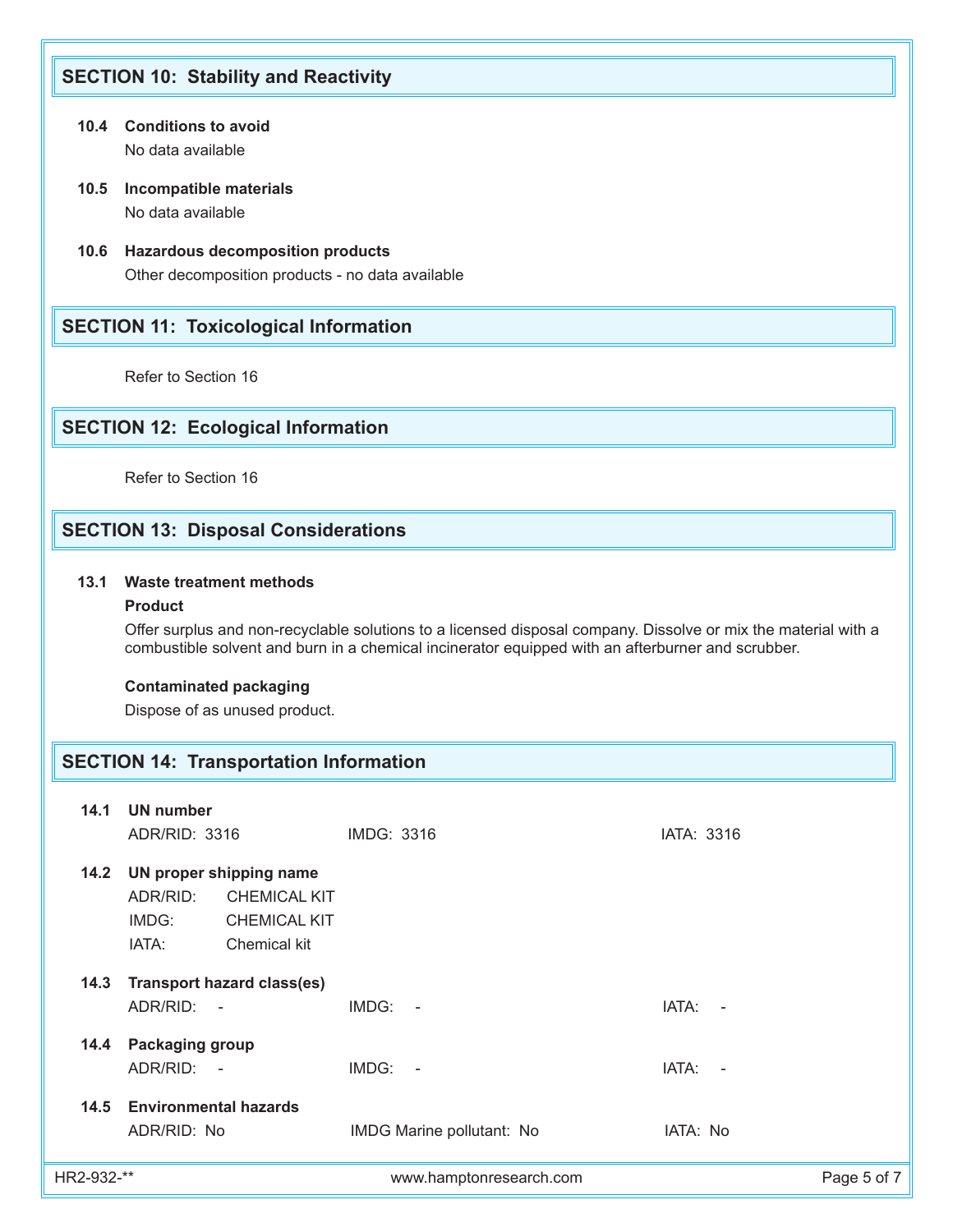## **SECTION 14: Transportation Information**

## **14.6 Special precautions for user** No data available

## **SECTION 15: Regulatory Information**

 **This safety data sheet complies with the requirements of Regulation (EC) No 1907/2006.**

- **15.1 Safety, health and environmental regulations/legislation specific for the substance or mixture** No data available
- **15.2 Chemical Safety Assessment** No data available

## **SECTION 16: Other Information**

| <b>Kit Components</b>                                                             |             |                        |                 |                         |                                   |                                          |            |  |  |
|-----------------------------------------------------------------------------------|-------------|------------------------|-----------------|-------------------------|-----------------------------------|------------------------------------------|------------|--|--|
| <b>Substance Name</b>                                                             | [CAS]       | $R -$<br><b>Phrase</b> | <b>S-Phrase</b> | <b>GHS</b><br>Pictogram | <b>Hazard</b><br><b>Statement</b> | <b>Precautionary</b><br><b>Statement</b> | <b>WKG</b> |  |  |
| <b>BICINE</b>                                                                     | 150-25-4    |                        |                 |                         |                                   |                                          | 3          |  |  |
| Citric acid                                                                       | 77-92-9     | 36                     | 26              | GHS07                   | H319                              | P305 + P351 + P338                       |            |  |  |
| <b>HEPES</b>                                                                      | 7365-45-9   |                        |                 |                         |                                   |                                          |            |  |  |
| MES monohydrate                                                                   | 145224-94-8 | 36/37/38               | 26-36           | GHS07                   | H315-H319-H335                    | P261-P305 + P351 + P338                  | 3          |  |  |
| Sodium chloride                                                                   | 7647-14-5   |                        |                 |                         |                                   |                                          |            |  |  |
| <b>Tris</b>                                                                       | 77-86-1     |                        |                 |                         |                                   |                                          | 2          |  |  |
|                                                                                   |             |                        |                 |                         |                                   |                                          |            |  |  |
| For additional information, please refer to the individual Safety Data Sheets(s). |             |                        |                 |                         |                                   |                                          |            |  |  |

## **Relevant R-phrase(s), S-phrase(s), GHS Pictogram(s), Hazard statement(s), and Precautionary statement(s) Risk Phrase(s)**

R 36 : Wear suitable protective clothing R 36/37/38 : Irritating to eyes, respiratory system and skin

### **Safety Phrase(s)**

- S 26 : In case of contact with eyes, rinse immediately with plenty of water and seek medical advice
- S 36 : Wear suitable protective clothing and seek medical advice

## **GHS Pictogram**

GHS07 : Acute toxicity



#### **Hazard statement(s)**

- H315 : Causes skin irritation.
- H319 : Causes serious eye irritation.
- H335 : May cause respiratory irritation.